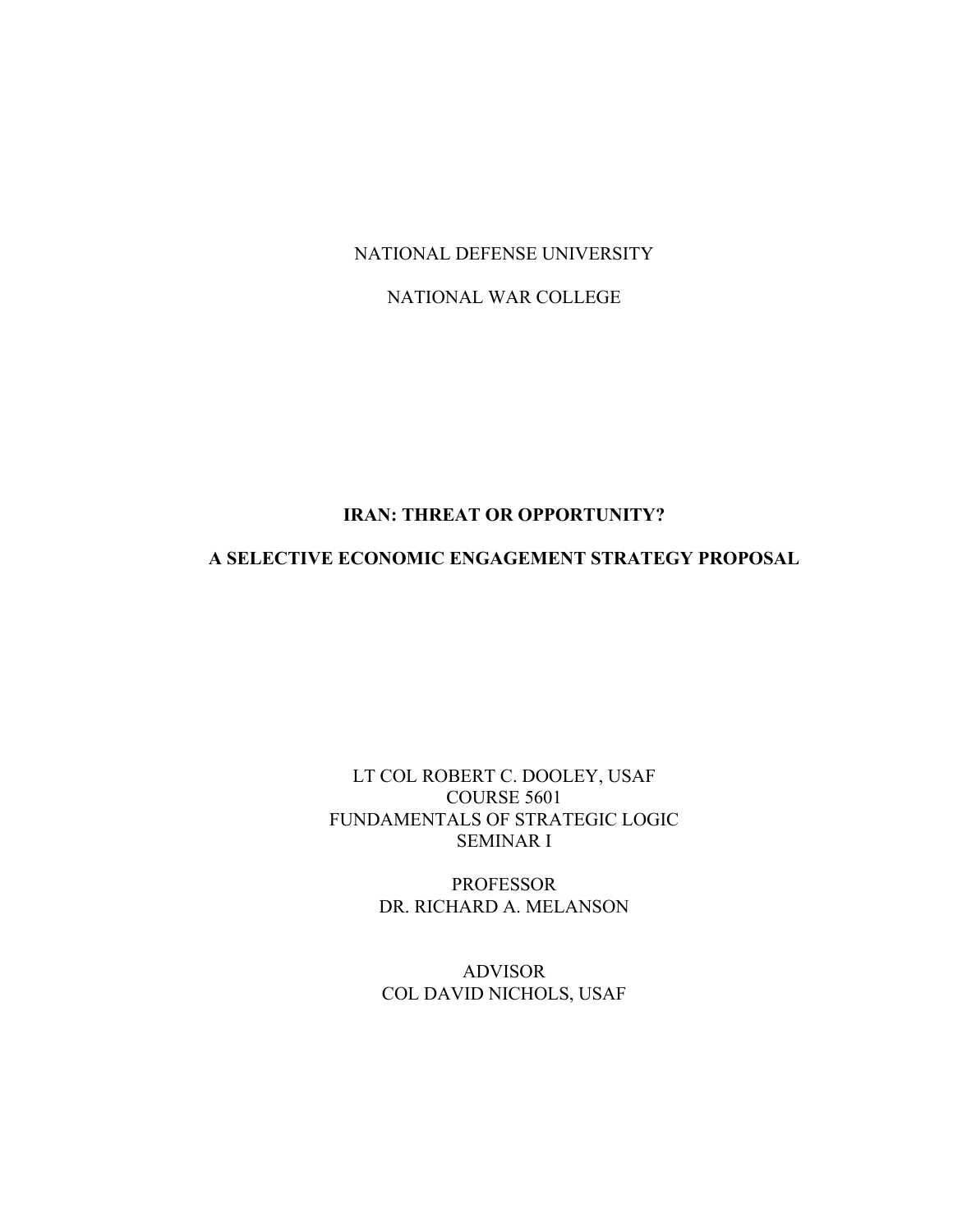| <b>Report Documentation Page</b>                                                                                                                                                                                                                                                                                                                                                                                                                                                                                                                                                                                                                                                                                                                                                                                                                                   |                             |                              |                          |                         | Form Approved<br>OMB No. 0704-0188                 |  |  |
|--------------------------------------------------------------------------------------------------------------------------------------------------------------------------------------------------------------------------------------------------------------------------------------------------------------------------------------------------------------------------------------------------------------------------------------------------------------------------------------------------------------------------------------------------------------------------------------------------------------------------------------------------------------------------------------------------------------------------------------------------------------------------------------------------------------------------------------------------------------------|-----------------------------|------------------------------|--------------------------|-------------------------|----------------------------------------------------|--|--|
| Public reporting burden for the collection of information is estimated to average 1 hour per response, including the time for reviewing instructions, searching existing data sources, gathering and<br>maintaining the data needed, and completing and reviewing the collection of information. Send comments regarding this burden estimate or any other aspect of this collection of information,<br>including suggestions for reducing this burden, to Washington Headquarters Services, Directorate for Information Operations and Reports, 1215 Jefferson Davis Highway, Suite 1204, Arlington<br>VA 22202-4302. Respondents should be aware that notwithstanding any other provision of law, no person shall be subject to a penalty for failing to comply with a collection of information if it<br>does not display a currently valid OMB control number. |                             |                              |                          |                         |                                                    |  |  |
| <b>1. REPORT DATE</b><br>2004                                                                                                                                                                                                                                                                                                                                                                                                                                                                                                                                                                                                                                                                                                                                                                                                                                      |                             | 2. REPORT TYPE               |                          | <b>3. DATES COVERED</b> | 00-00-2004 to 00-00-2004                           |  |  |
| <b>4. TITLE AND SUBTITLE</b>                                                                                                                                                                                                                                                                                                                                                                                                                                                                                                                                                                                                                                                                                                                                                                                                                                       |                             |                              |                          | 5a. CONTRACT NUMBER     |                                                    |  |  |
| Iran: Threat or Opportunity? A Selective Economic Engagement<br><b>Strategy Proposal</b>                                                                                                                                                                                                                                                                                                                                                                                                                                                                                                                                                                                                                                                                                                                                                                           |                             |                              |                          |                         | 5b. GRANT NUMBER                                   |  |  |
|                                                                                                                                                                                                                                                                                                                                                                                                                                                                                                                                                                                                                                                                                                                                                                                                                                                                    |                             |                              |                          |                         | 5c. PROGRAM ELEMENT NUMBER                         |  |  |
| 6. AUTHOR(S)                                                                                                                                                                                                                                                                                                                                                                                                                                                                                                                                                                                                                                                                                                                                                                                                                                                       |                             |                              |                          |                         | <b>5d. PROJECT NUMBER</b>                          |  |  |
|                                                                                                                                                                                                                                                                                                                                                                                                                                                                                                                                                                                                                                                                                                                                                                                                                                                                    |                             |                              |                          |                         | <b>5e. TASK NUMBER</b>                             |  |  |
|                                                                                                                                                                                                                                                                                                                                                                                                                                                                                                                                                                                                                                                                                                                                                                                                                                                                    |                             |                              |                          |                         | 5f. WORK UNIT NUMBER                               |  |  |
| 7. PERFORMING ORGANIZATION NAME(S) AND ADDRESS(ES)<br>National War College, 300 5th Avenue, Fort Lesley J.<br>McNair, Washington, DC, 20319-6000                                                                                                                                                                                                                                                                                                                                                                                                                                                                                                                                                                                                                                                                                                                   |                             |                              |                          |                         | 8. PERFORMING ORGANIZATION<br><b>REPORT NUMBER</b> |  |  |
| 9. SPONSORING/MONITORING AGENCY NAME(S) AND ADDRESS(ES)                                                                                                                                                                                                                                                                                                                                                                                                                                                                                                                                                                                                                                                                                                                                                                                                            |                             |                              |                          |                         | 10. SPONSOR/MONITOR'S ACRONYM(S)                   |  |  |
|                                                                                                                                                                                                                                                                                                                                                                                                                                                                                                                                                                                                                                                                                                                                                                                                                                                                    |                             |                              |                          |                         | 11. SPONSOR/MONITOR'S REPORT<br>NUMBER(S)          |  |  |
| 12. DISTRIBUTION/AVAILABILITY STATEMENT<br>Approved for public release; distribution unlimited                                                                                                                                                                                                                                                                                                                                                                                                                                                                                                                                                                                                                                                                                                                                                                     |                             |                              |                          |                         |                                                    |  |  |
| <b>13. SUPPLEMENTARY NOTES</b>                                                                                                                                                                                                                                                                                                                                                                                                                                                                                                                                                                                                                                                                                                                                                                                                                                     |                             |                              |                          |                         |                                                    |  |  |
| 14. ABSTRACT<br>see report                                                                                                                                                                                                                                                                                                                                                                                                                                                                                                                                                                                                                                                                                                                                                                                                                                         |                             |                              |                          |                         |                                                    |  |  |
| <b>15. SUBJECT TERMS</b>                                                                                                                                                                                                                                                                                                                                                                                                                                                                                                                                                                                                                                                                                                                                                                                                                                           |                             |                              |                          |                         |                                                    |  |  |
| 16. SECURITY CLASSIFICATION OF:                                                                                                                                                                                                                                                                                                                                                                                                                                                                                                                                                                                                                                                                                                                                                                                                                                    |                             |                              | <b>17. LIMITATION OF</b> | 18. NUMBER              | 19a. NAME OF                                       |  |  |
| a. REPORT<br>unclassified                                                                                                                                                                                                                                                                                                                                                                                                                                                                                                                                                                                                                                                                                                                                                                                                                                          | b. ABSTRACT<br>unclassified | c. THIS PAGE<br>unclassified | <b>ABSTRACT</b>          | OF PAGES<br>16          | <b>RESPONSIBLE PERSON</b>                          |  |  |

| <b>Standard Form 298 (Rev. 8-98)</b> |                               |  |  |
|--------------------------------------|-------------------------------|--|--|
|                                      | Prescribed by ANSI Std Z39-18 |  |  |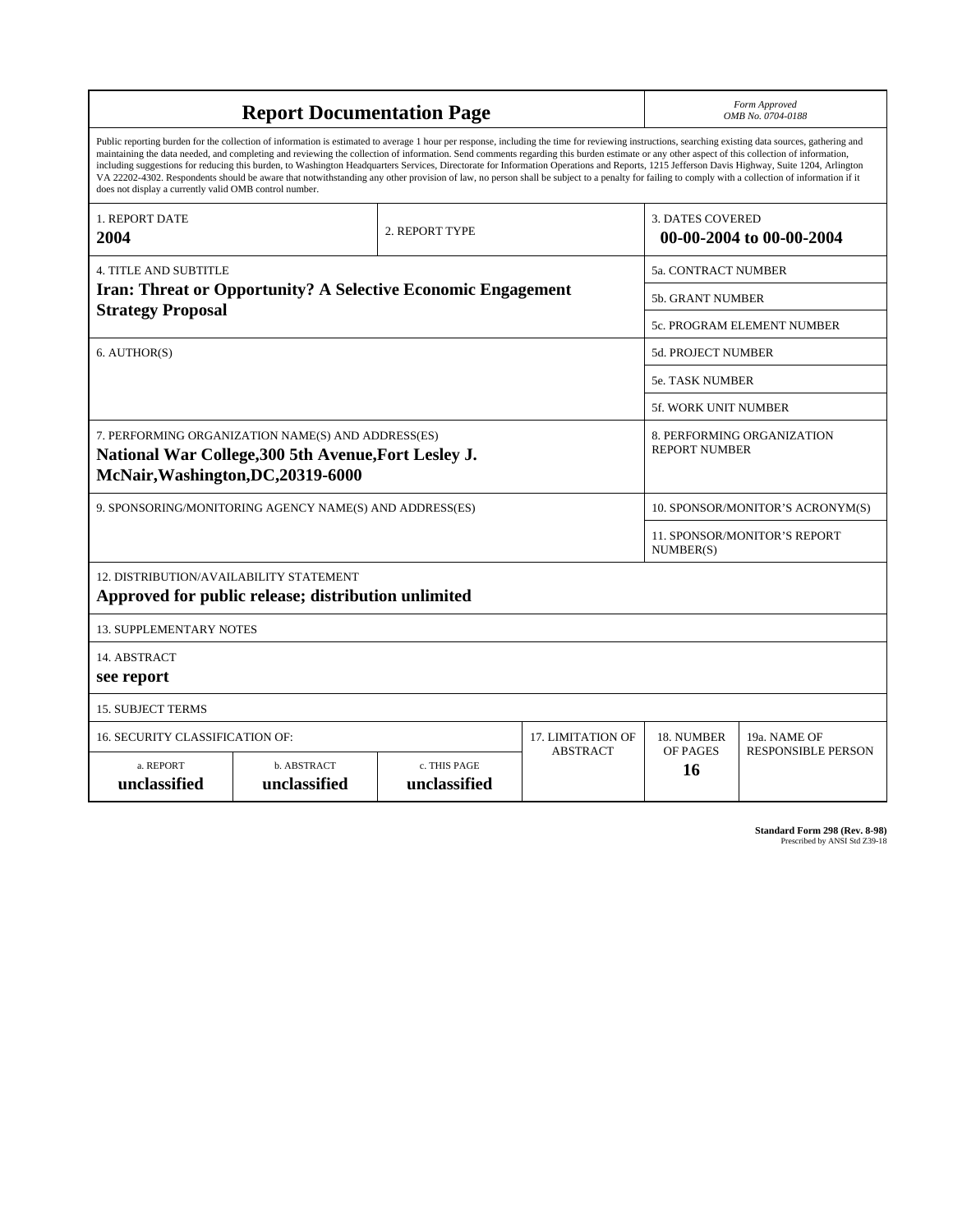#### **Iran: Threat or Opportunity? A Selective Economic Engagement Strategy Proposal**

A selective economic engagement strategy with Iran will be more effective towards achieving US interests than the existing strategy of containment. Iran's opaque pursuit of nuclear technology, lack of democratic freedoms, poor human rights record, and support for terrorism conflict with the US interest of peace and stability for the region. The absence of overt engagement with Iran has failed to resolve these issues or alter Iranian behavior. A strategy of engagement utilizing economic means targeted at the Iranian general populace, coupled with a public diplomacy effort espousing economic and political reform provides a way to influence Iranian behavior and build a relationship that supports US interests.

This paper summarizes the relations between Iran and the US since the fall of the Shah, the reasons why current containment strategy is not effective, and highlights rising conditions that are conducive to engagement. An engagement strategy centered on selective economic engagement and public diplomacy is proposed, with elaboration of how the strategy can advance US interests. The strategy's potential for success is subsequently analyzed by examining its potential to overcome obstacles to execution and its effectiveness when put into action.

#### **Current State of Affairs**

The US hostage crisis in 1979 during the overthrow of the Shah effectively brought US and Iranian formal relations to an end. Relations worsened over the next decade due to US support of Iraq during the Iran-Iraq war, Iranian-sponsored terrorist group attacks, kidnappings and murder of American citizens, and the tragic shootdown of an Iran Air airliner by a US cruiser. Continued behavior counter to US interests in the 1990's led to increased economic sanctions, the most punitive enacted under President Clinton's policy of "dual-containment" against Iraq and Iran in 1995-96.<sup>1</sup> The 1997 election of politically moderate President Khatemi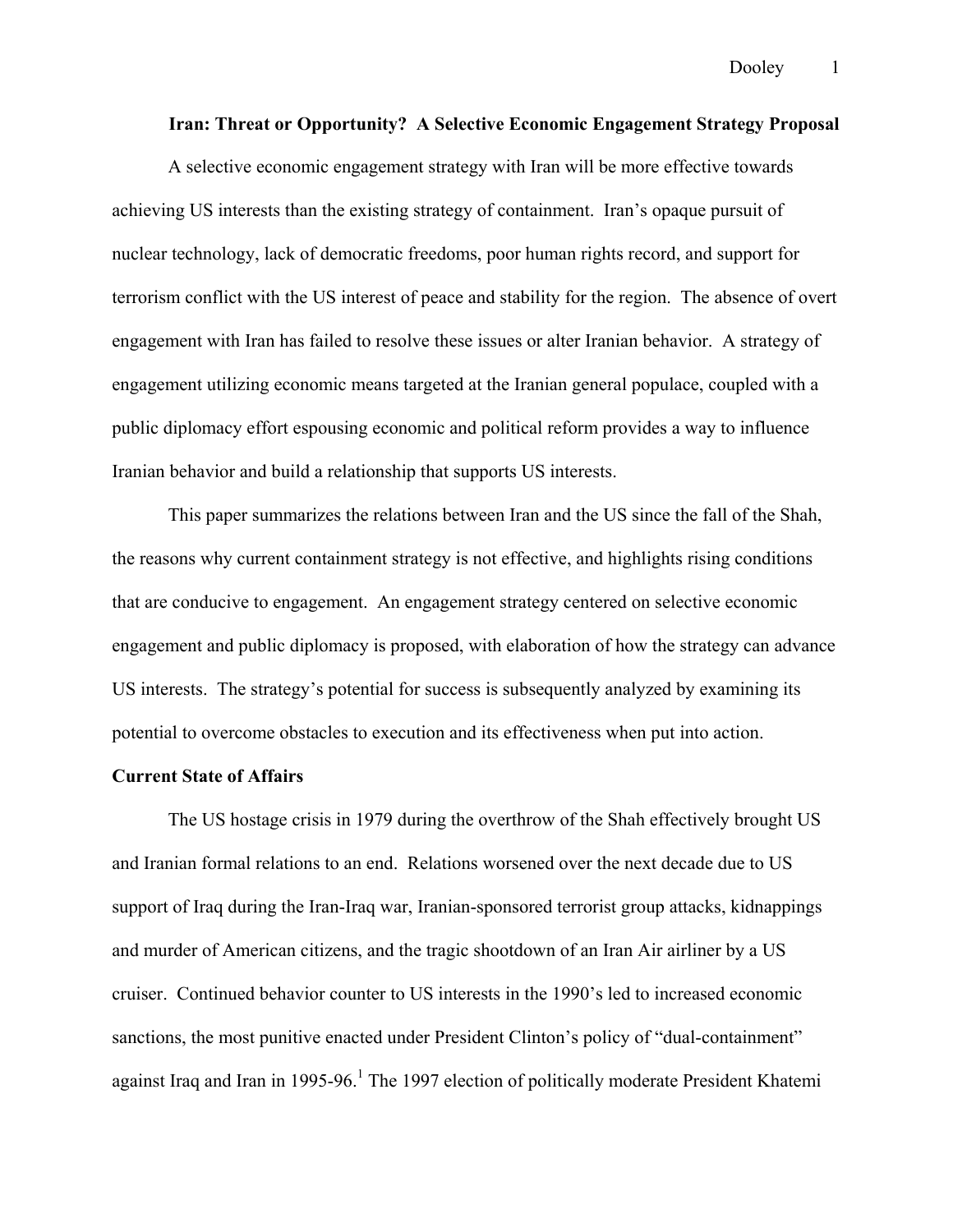led to limited engagement with Iran, but his negligible success to gain domestic reforms against the hard-line Council of Guardians reduced US motivation to improve bilateral relations. President Bush's 2002 statement labeling Iran a member of the "Axis of Evil" further estranged efforts for rapprochement.

An assessment of sanction effects on Iran does not indicate success. The US has banned any bilateral trade, US foreign investment, or US foreign aid to Iran. US sanctions also penalize third party countries (with business in the US) for investing in Iran's energy sector or providing weapons technology. The sanctions were initiated with the intent of "not trying to change the Iranian regime per se but rather its behavior...," yet the outward behavior of the regime after 24 years has not notably changed. $2$ 

One reason for the sanctions ineffectiveness is their limited impact on Iranian trade. Eighty to ninety percent of Iran's export trade is oil, a resource easily sold in any market. Iran compensated for the loss of the US market by shifting sales to other international buyers.<sup>3</sup> Nonoil trade with the US has been impacted to a degree, yet many US and Iranian goods still reach the other's market via third party re-exportation, the most notable occurring in Dubai, UAE.<sup>4</sup> It is estimated "under the table" trade totals between the two nations approach \$750 million annually. $5$ 

The US investment ban has affected Iran's economy to a degree, but many other nations also bypass investing in Iran (with the exception of the energy sector) due to austere Iranian foreign direct investment policies.<sup>6</sup> The threat of US repercussions on third country investment in Iran's energy sector has not prevented some European and Russian companies from bidding on Iranian oil and gas contracts, which indicates the failure of US sanctions.<sup>7</sup>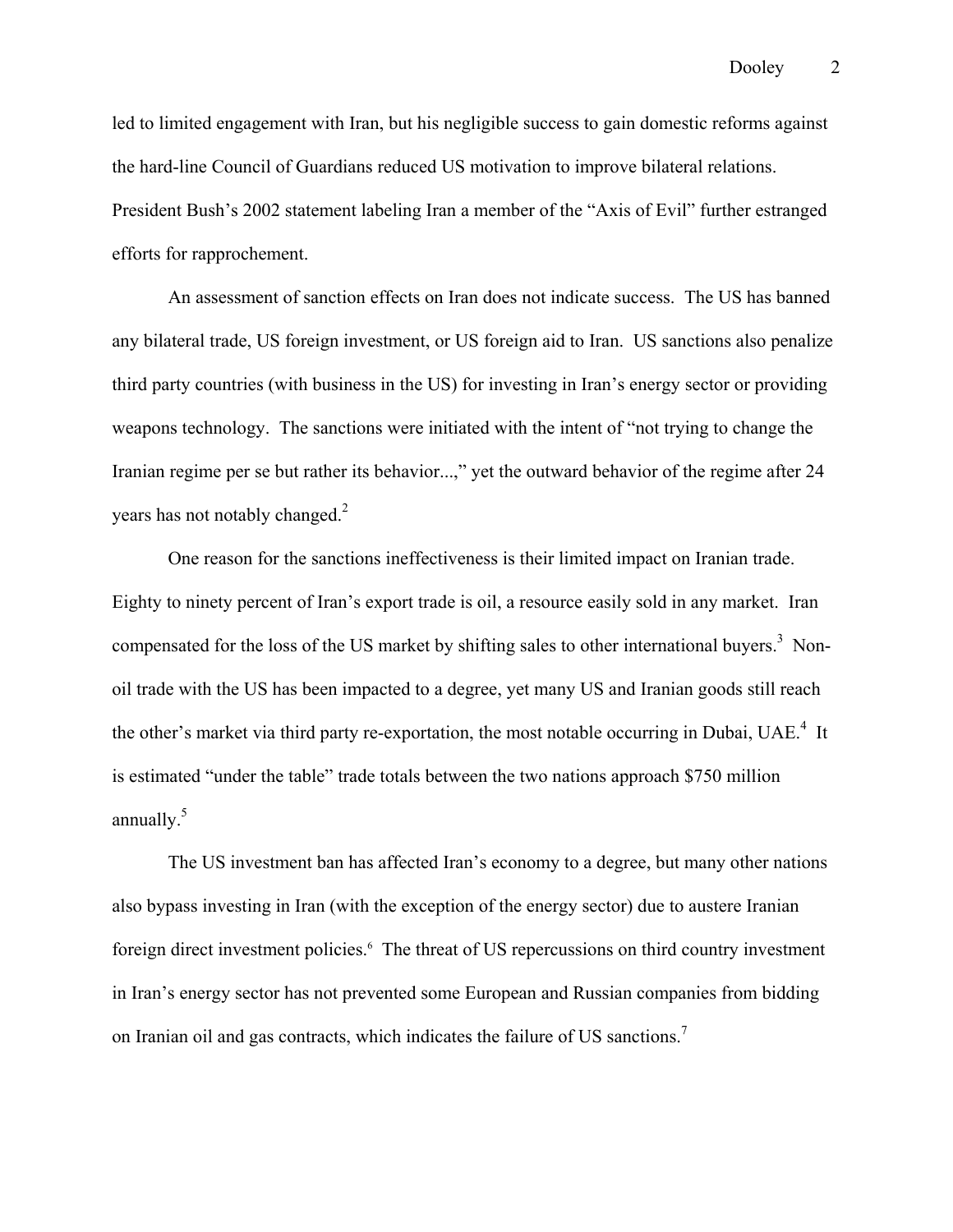Recent events indicate the likelihood of an environment conducive to engagement. Dissent within Iran against the extremist ruling clergy has been on the rise. An initial sign was Khatemi's election as a moderate candidate in 1997. In 1999, 2002 and 2003 Iranian students openly demonstrated against policies and decisions rendered by hard-line Islamic clerics. In September 2003, Iranian Vice President Ebtekar made a surprising comment about Iranian youths breaking social mores by stating, "The government should recognize and not suppress this rebellion. Islam teaches us that people are free and that religion cannot be imposed on them."<sup>8</sup>

There have been indications of a desire to engage with the US. US actions against Al Quaeda in Afghanistan received tacit support from Iranian entities.<sup>9</sup> A 2002 Gallup Poll conducted for the Iranian government showed 74 % of the adult population supported dialogue with the US (the conservative judiciary discredited the poll and performed their own, which said 83% of Iran distrusts America).<sup>10</sup> In April 2003, Iran's former president Rafsanjani stated support for holding a referendum on restoring ties with the US.<sup>11</sup> In May 2003, US and Iranian officials held secret talks in Geneva as part of a UN meeting to discuss postwar Iraq.12

The lack of progress in bilateral relations over the past 24 years indicates the need for a different approach. The US presence in neighboring Afghanistan and Iraq requires some level of engagement with Iran to facilitate US efforts. The US needs to move forward and engage Iran now to proactively create a regional environment amenable to US interests.

## **Selective Economic Engagement Strategy**

The United States should effect selective economic engagement with Iran that benefits the common Iranian citizen (versus the ruling clergy or military) to demonstrate how economic interaction with the US can improve Iranian quality of life. A major part of the engagement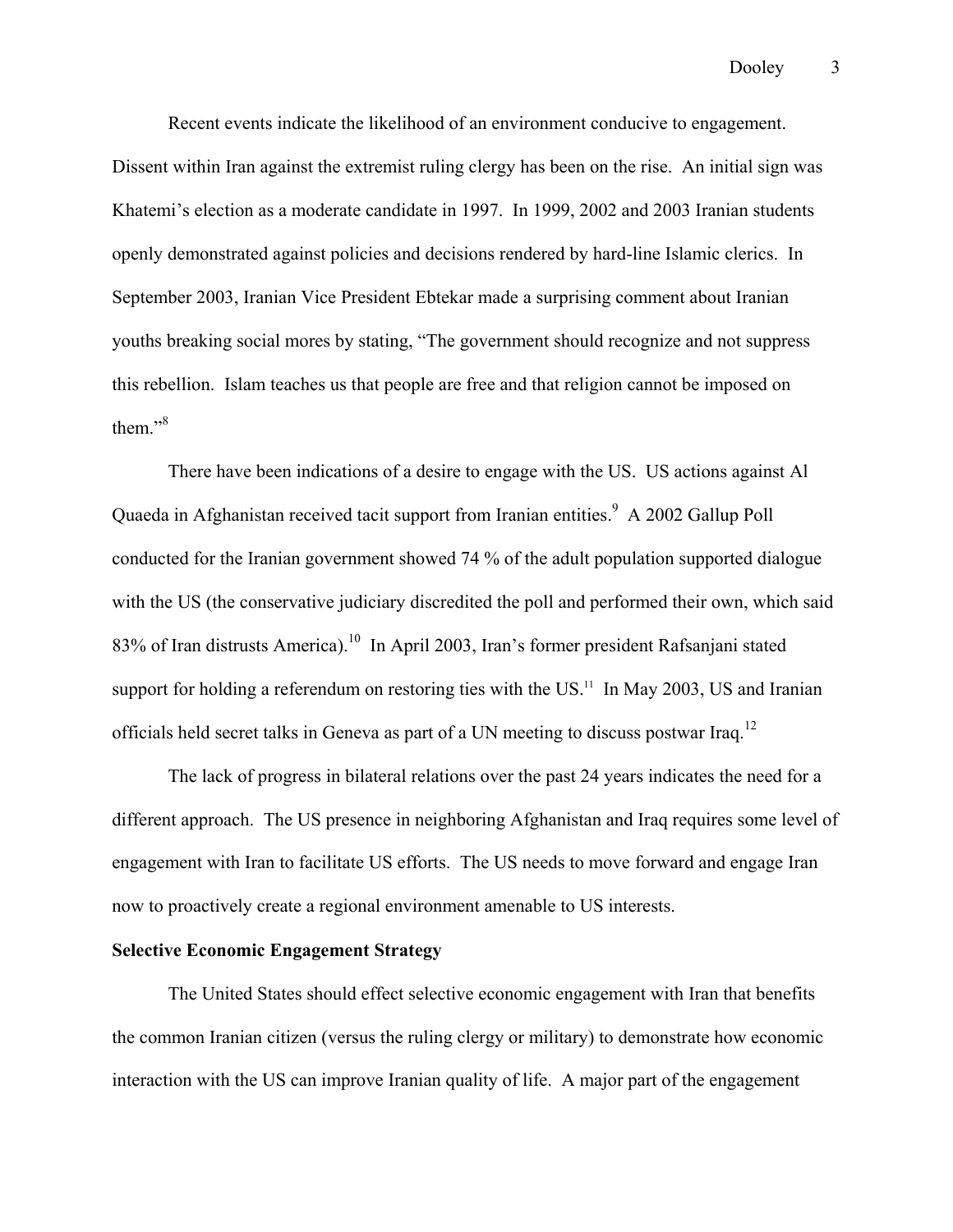effort involves a robust public diplomacy campaign espousing the benefits of US trade for the average Iranian. Once market entry is achieved, the public diplomacy effort would be redirected to inform Iranians about US culture and democracy (as practiced in America) in order to capitalize on growing dissent with the hard-line rulers. Creating economic inroads into Iranian society can establish a cultural "beachhead" to influence political reform and provide a foundation for dialogue that furthers US interests.

The proposed strategy requires the modification of economic sanctions against Iran. The US would need to authorize trade in selected non-military or non-dual use goods consumed by the average citizen. Restrictions on US investment in Iranian housing, medical, educational, and non-nuclear energy sectors would also need to be lifted. Lastly, US sanctions against foreign aid to Iran would have to be repealed.

Lifting trade restrictions on items directly consumed by a typical household serves multiple US interests. First, there is a direct benefit to US manufacturers by gaining access to a new market for their products. Second, and probably more important, associated marketing efforts to sell those products to Iranians indirectly "markets" the US and its culture to Iran. Household wares, furniture, kitchen appliances, clothing, school supplies, televisions, and internet service can literally provide a "foot" into Iranian doors. Iranian citizens would benefit from the introduction of US goods by increased competition in their marketplace, which could ultimately lead to lower prices. US internet service providers would also enhance the public diplomacy effort by providing additional "windows to the world" for Iranians and help increase the number of internet users beyond the estimated  $420,000$  in Iran today.<sup>13</sup> Bilateral trade would give rise to business relationships and create another means to positively represent America. US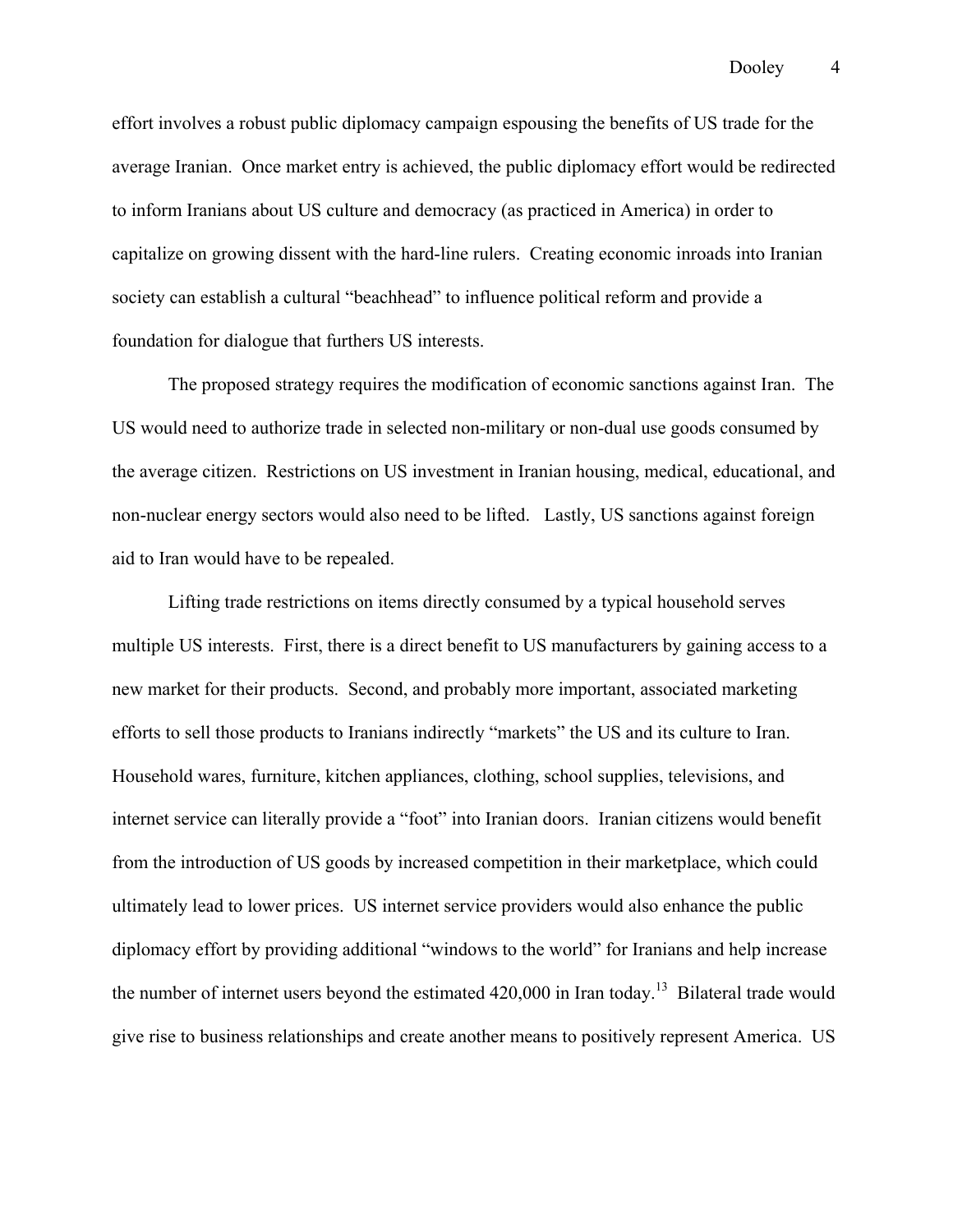companies normally establish their own in-country political contacts to effect business, which could serve as informal conduits for promulgating US government interests.

Strictly regulated US investment in Iran can positively impact the local populace by improving the economy. Iran's economy requires significant foreign investment in order to remain viable, which has led Iran to enact limited regulatory improvements to attract foreign direct investment.<sup>14</sup> US investment in housing, medical and education sectors would result in direct benefits to regular Iranian and present US investors in a favorable light. US investors may not flock to Iran if restrictions are lifted, but making US capital available could induce further economic reform and lead to greater US economic influence.

 Lifting sanctions (and third country penalties) on investment in the non-nuclear energy sector can improve bilateral relations while reducing tensions with foreign entities trying to pursue the same opportunities. Iran's domestic energy use is increasing by 7% a year, which is 6.5 times the global average.<sup>15</sup> Iran has pursued nuclear power as a means to meet its energy needs, which has led to assertions about a parallel nuclear weapon program. US investment in non-nuclear power programs, such as hydroelectric dams or geothermal power plants, both viable in Iran, could motivate Iran to reduce its need for nuclear power. US investment in Iran's petroleum industry and resulting increase in oil production would help improve Iran's economy while also benefiting the US companies involved. There is the risk that Iran could apply increased oil revenues towards programs counter to US interests. If such a situation arises, the US can simply re-impose sanctions on investments in the energy sector. The US can offer a carrot, but still holds a stick.

US foreign aid to Iran for housing, medical and education projects is a means that puts benefits directly into the hands of the people. USAID project management controls funding and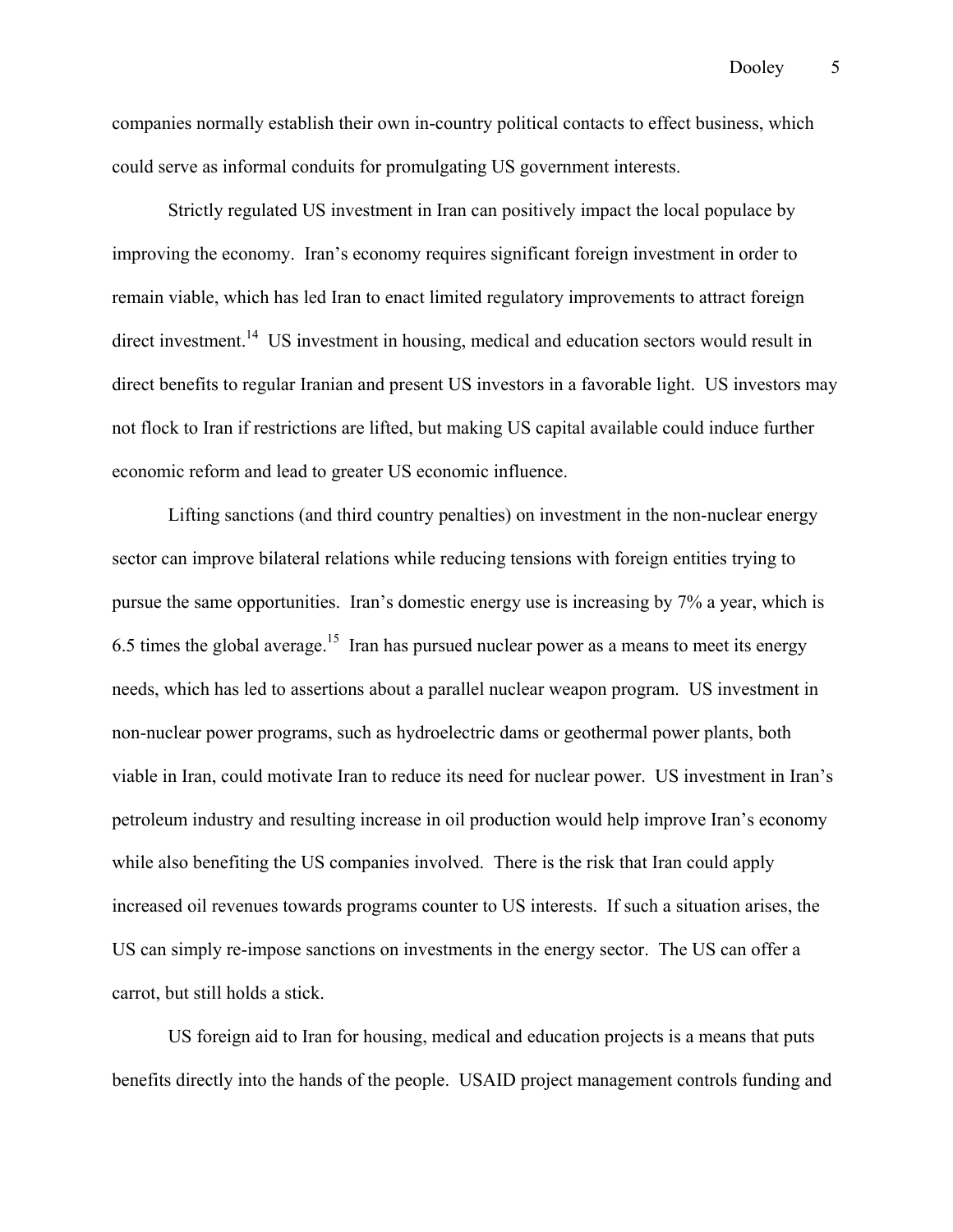has the capability to put locals to work on projects that benefit their communities. USAID also has means to implement cultural exchange programs, which, if successful and done with scrutiny, can provide Iranians with first hand experience of American democracy.

Public diplomacy is critical for the success of the proposed strategy. The message at the outset must communicate that the US intent for renewal of bilateral activity is to improve the quality of life of the Iranian citizenry. This places Council of Guardians in a position that if they deny American economic overtures, they act against the interest of the Iranian people. The most critical part of the public diplomacy effort would begin after bilateral economic activities commenced, modifying the message to emphasize American culture and democracy. The typical Iranian opinion of the US is formed from two sources: Hollywood and the CIA history in Iran.<sup>16</sup> The lifestyles, opportunities and freedoms the regular American enjoys are relatively unknown. The intent of public diplomacy would be to create informed opinion on America rather than a "popular" one. This would serve US interests by planting the seeds of thought in Iranian minds that a government that shares power is infinitely preferable over one that is an absolute power.

 There are multiple means to execute a public diplomacy campaign in Iran. Numerous press outlets along with an established broadcast journalism infrastructure provide ample media resources. Eighty percent of the population watches television, and many have access to satellite dishes which can receive broadcasts from the US.<sup>17</sup> The possibility exists that Iranian media resources would not be objective in delivering the intended US message, or would be co-opted by hard-liners to distort it. Resources external to Iran would need to be utilized from the outset to ensure the US public diplomacy message is clearly heard. Radio Farda, a Voice of America production directed at Iran, and satellite TV networks are resources that provide such utility.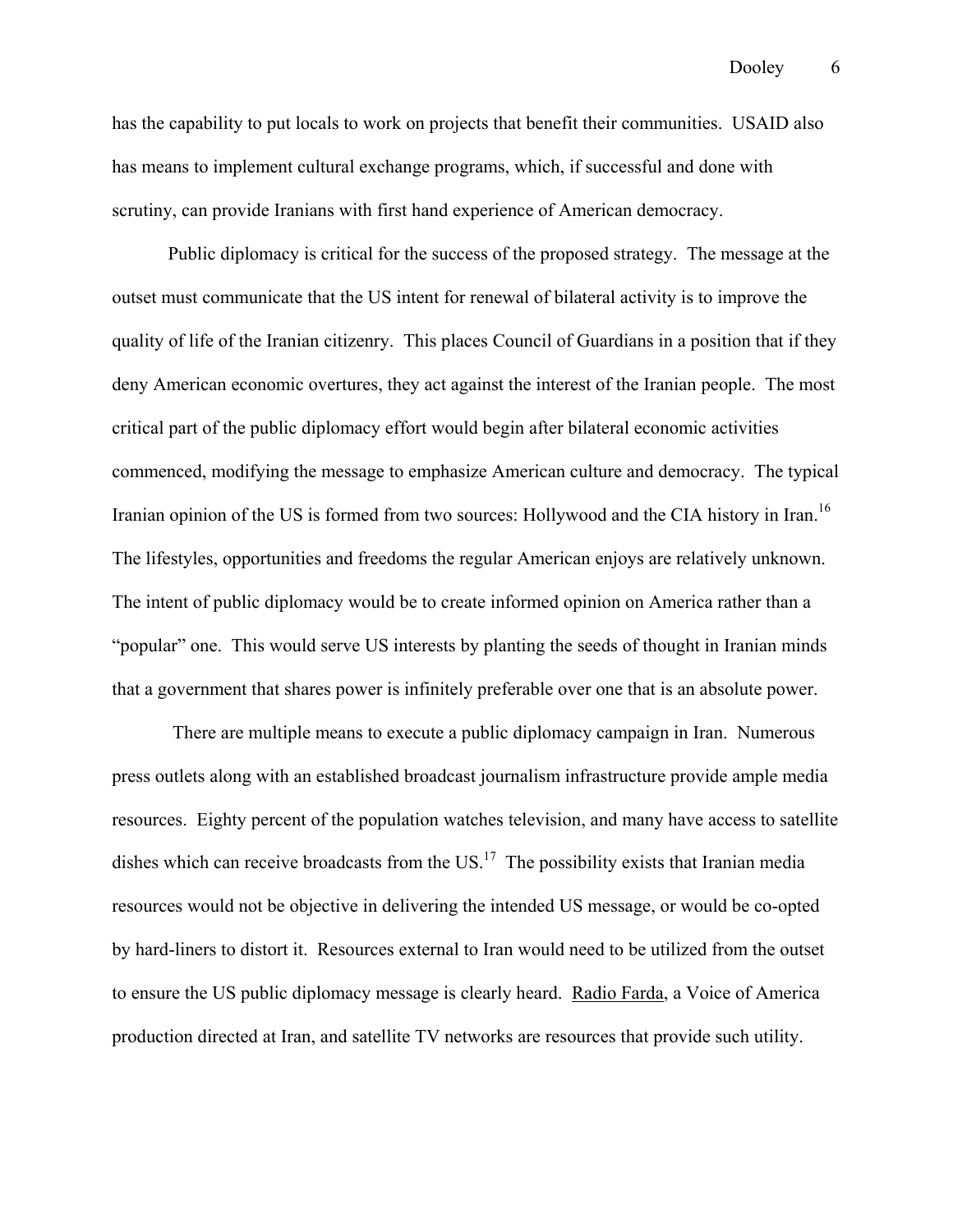The selective economic engagement strategy seeks to avoid directly benefiting the Iranian government or military. However, the strategy considers the possibility of assisting government reformists in gaining popular support and countering the influence of the Council of Guardians. If Khatemi supports engagement with the US and directs his ministries to facilitate it, the US public diplomacy effort would credit his efforts, thereby increasing his popular support. The same would be done for any other public reformist. There is growing apathy in Iranian society towards reformist politicians, mainly due to their inability to enact domestic reforms over the veto power of the Council of Guardians. This apathy was displayed during 2003 Tehran elections when only a 12% of the voters went to the polls, resulting in hard-liners winning most seats on the city council.<sup>18</sup> Increasing popular support for reformists could be the first steps towards effecting regime change.

#### **Probability of Success**

The probability of success depends on 1) gaining US support to execute the plan, 2) Iran agreeing to participate, and 3) the strategy's effectiveness to influence Iran's behavior. Specifically, the US wants to resolve issues with Iran's nuclear program, lack of democratic freedoms, human rights violations and support of terrorist groups.

Initially, the strategy must overcome US domestic hurdles. Congressional and Executive Branch authorities with sentiments against Iran have to be convinced engagement is the better course of action than containment/sanctions. The lack of progress after 24 years of nonengagement speaks for itself. Economic engagement provides access where none exists today. A strong point for this strategy is its minimal cost. The public diplomacy and initial aid effort are the only outlays, which could be offset by revenues accrued through trade with Iran. It must be noted that this strategy requires some level of "rehabilitation" of Iran to the US public.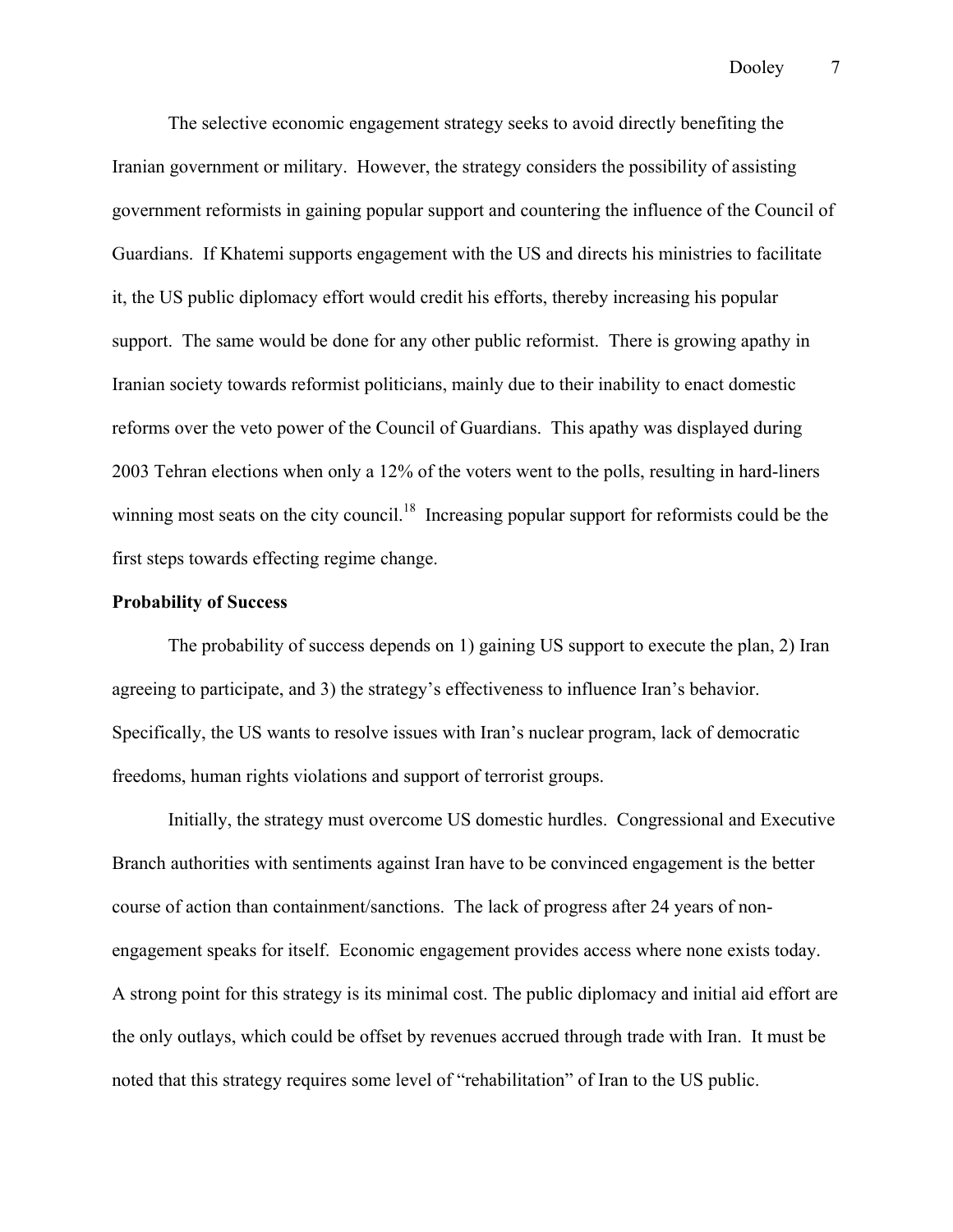Economic overtures could be justified for Iranian assistance in Afghanistan and abstention from the US-Iraq war.

Iranian acceptance of US economic overtures is not assured. A desire to engage with the US exists in Iran, but probably not within the Council of Guardians. The strategy places the Council in a position where rejection of the initiative shows insensitivity to the populace, which can undermine the Council's authority. A "yes" opens the door to engagement, while a "no" also serve US interests, though to a much lesser degree.

If Iran permits US economic engagement proposals to move forward, measurements of success are both objective and subjective. A major objective success would be a verifiable Iranian commitment not to pursue a nuclear weapons program, either by agreeing to substantial international inspections or canceling their current nuclear power programs. This strategy provides alternative options for Iran to meet its energy needs, utilizing US or other foreign investment resources. Sunk costs in existing nuclear power facilities may lead Iran to ignore those alternatives, which would leave their nuclear weapon intentions under suspicion. A means to ensure the nuclear issue is dealt with at the outset is to make all US investment ventures and lifting of third country penalties contingent upon an agreement to allow unimpeded international inspections of nuclear facilities. Removal of third country repercussions on investment in the energy sector would bring additional pressure from other countries for Iran to acquiesce and resolve the nuclear weapon issue. Since diplomatic relations do not exist, a third party country would need to be drafted to act as a US intermediary and negotiate an agreement by Iran to submit to inspections by the International Atomic Energy Agency. The best candidate for the job would one of the major European states that wants to invest in Iran's energy sector. The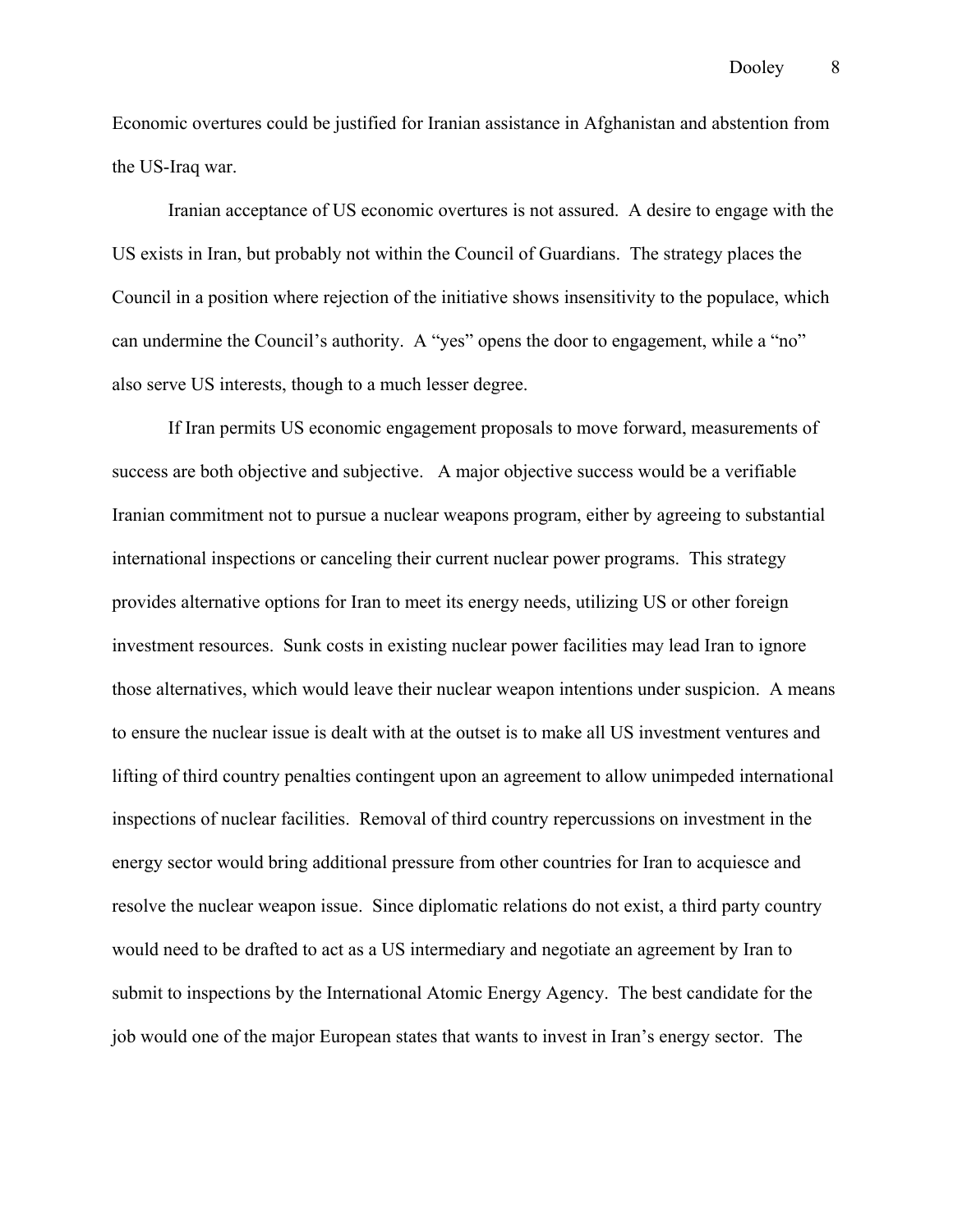intermediary could also provide utility in negotiating the necessary details required to launch economic ventures.

The strategy's ability to influence democratic reforms has strong potential because they create dialogue between Iranians and Americans, which essentially is non-existent today. In fact, initial success occurs when the dialogue starts. That dialogue, along with information made available through public diplomacy and product marketing efforts, will put a realistic face to American culture and democracy for Iranians and let them decide for themselves if their system needs improvement or not. The recent history of public demonstrations against the ruling clerics is a good indicator this strategy has potential to succeed. Substantial success would exist when the Council of Guardians and their sub-councils are removed from the electoral, judicial and legislative processes of the government. The ultimate decision of when and how that occurs rests with the Iranian populace. This strategy helps facilitate that decision. One significant characteristic of this strategy is the time factor required to achieve results - there is no time table, because one cannot calculate when a person forms an opinion strong enough to act on it. However, it does get the clock started.

Recent events have increased the probability of the strategy's success to influence Iranian behavior in regards to human rights. Ms. Shirin Ebadi, an Iranian Muslim, was recently awarded the Nobel Peace Prize in for her work on women and children's human rights in Iran. She was greeted by thousands upon her arrival back Tehran, with a large number giving a "hostile reception" to the reformist deputies present at the airport, expressing a sense of betrayal at their lack of progress to effect political reforms.<sup>19</sup> Human rights already has a movement inside Iran. This strategy will help support it via the same dynamics which can influence democratic reform.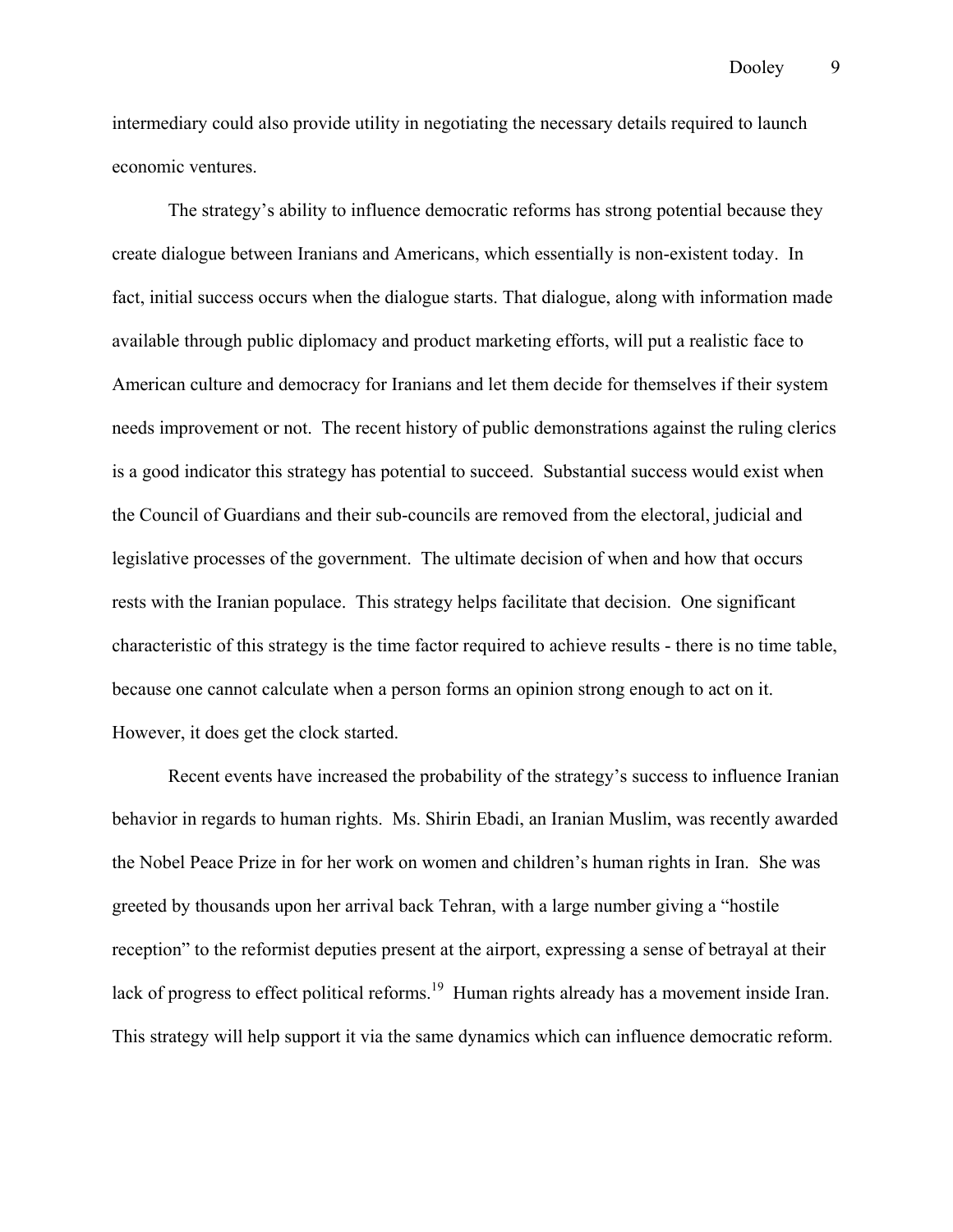State support of terrorism is not directly targeted by this strategy, but can be indirectly influenced by effects that occur within the Iranian government. Linkage exists between Iran and Palestinian Islamic groups opposed to the Arab-Israeli peace process. Effectively dissolving those links requires direct engagement with the government of Iran via a third party intermediary or at a formal diplomatic level. The economic engagement strategy provides the initial step for the latter.

### **Conclusion**

Current strategy with Iran does not involve any true engagement, which has proven counterproductive to influence the state's behavior. The selective economic engagement strategy provides ways to initiate interaction that is selective in nature on purpose. The intent is to engage the people of Iran in order to influence change within the society and ultimately the government. The strategy effects initial engagement through economic interaction (most interstate relationships historically were built upon trade) accompanied by public diplomacy emphasizing the US purpose of engagement is to improve the quality of life of the Iranian people. Part of improving their quality of life is to present American culture and freedoms to let them better understand us, and motivate them to incorporate reforms into their own environment. The strategy provides a means for addressing the issue of proliferation of nuclear weapons in Iran, along with democratic reform and human rights. Iran's sponsorship of terrorist groups is only indirectly treated by this strategy. The strategy's ultimate goal is to achieve the US interest of peace and stability in the region. It provides a groundwork of dialogue and interaction between the two nations to serve as a basis for working towards formal diplomatic relations in the future.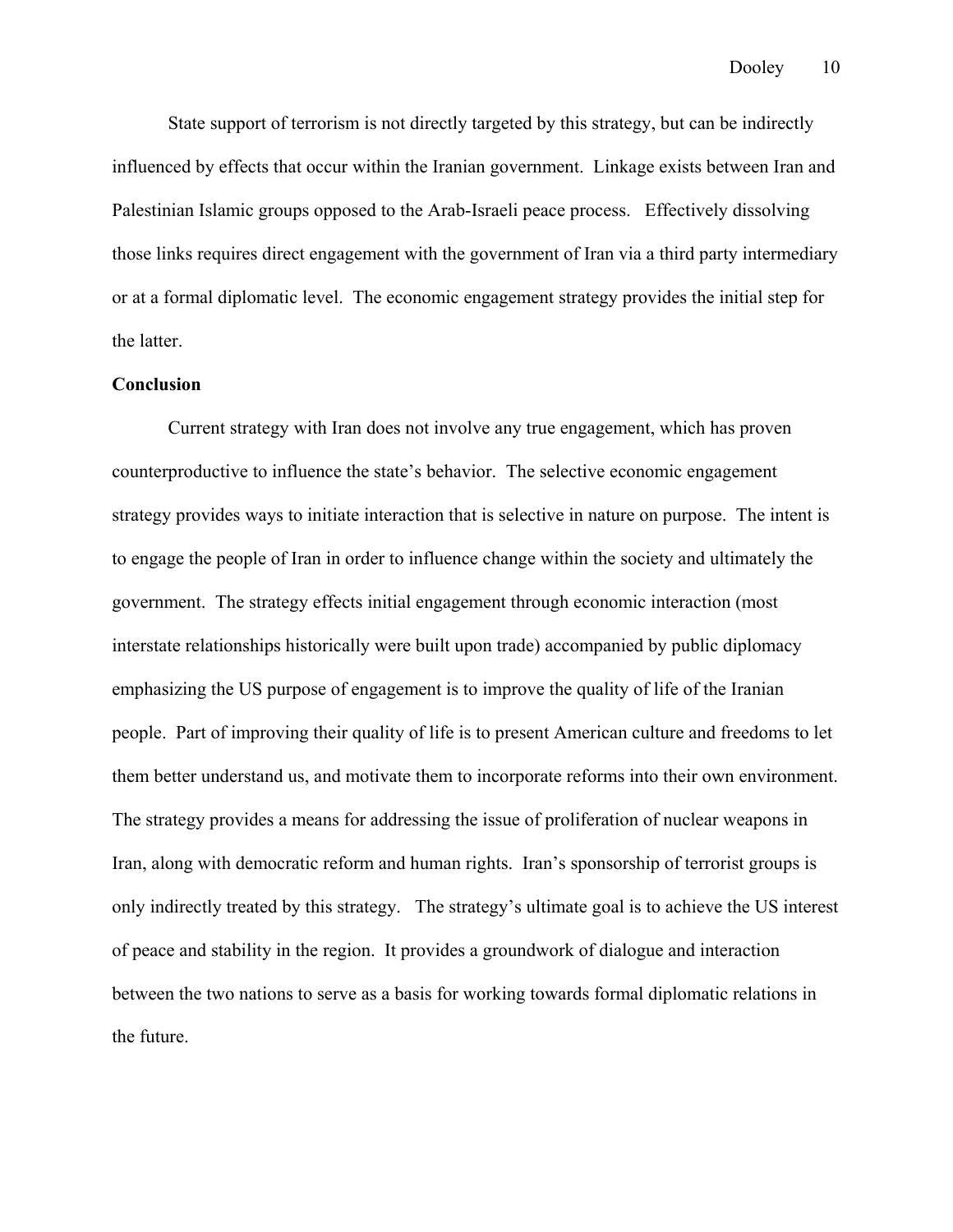## NOTES

1. Congressional Research Service (Katzman, Kenneth), CRS Issue Brief for Congress: Iran-Current Developments and US Policy, 3 Jun 2003 (Washington, D.C.: The Library of Congress, 2003) 1.

2. Zbigniew Brzezinski, Brent Scowcroft and Richard Murphy, "Differentiated Containment," Foreign Affairs, 76, no. 3 (1997): 23.

3. Hossein Askari et al., "US Economic Sanctions: Lessons from the Iranian Experience," Business Economics, 76, no. 3 (2001): 4.

4. US Congress, Testimony 3 June 1998 Patrick Clawson, Research Director, Washington Institute for Near East Policy, House International Relations Sanctions and US Policy Interests, 1998 (Washington, D.C. : Federal Document Clearinghouse, Inc., 1998)

5. Iranian-American Businessman, interview with author, 21 September 2003.

6. Askari, et al, 8.

 $\overline{a}$ 

7. Najmeh Bozorgmehr and Tobias Buck, "EU Talks with Iran Highlight the Gulf Across the Atlantic: Europe Negotiates with 'Axis of Evil,'" Financial Times, 7 April 2003, sec. 1.

8. Bernhard Odenhnal, "Religion Must Dominate," Vienna Profil, 22 September 2003, 100.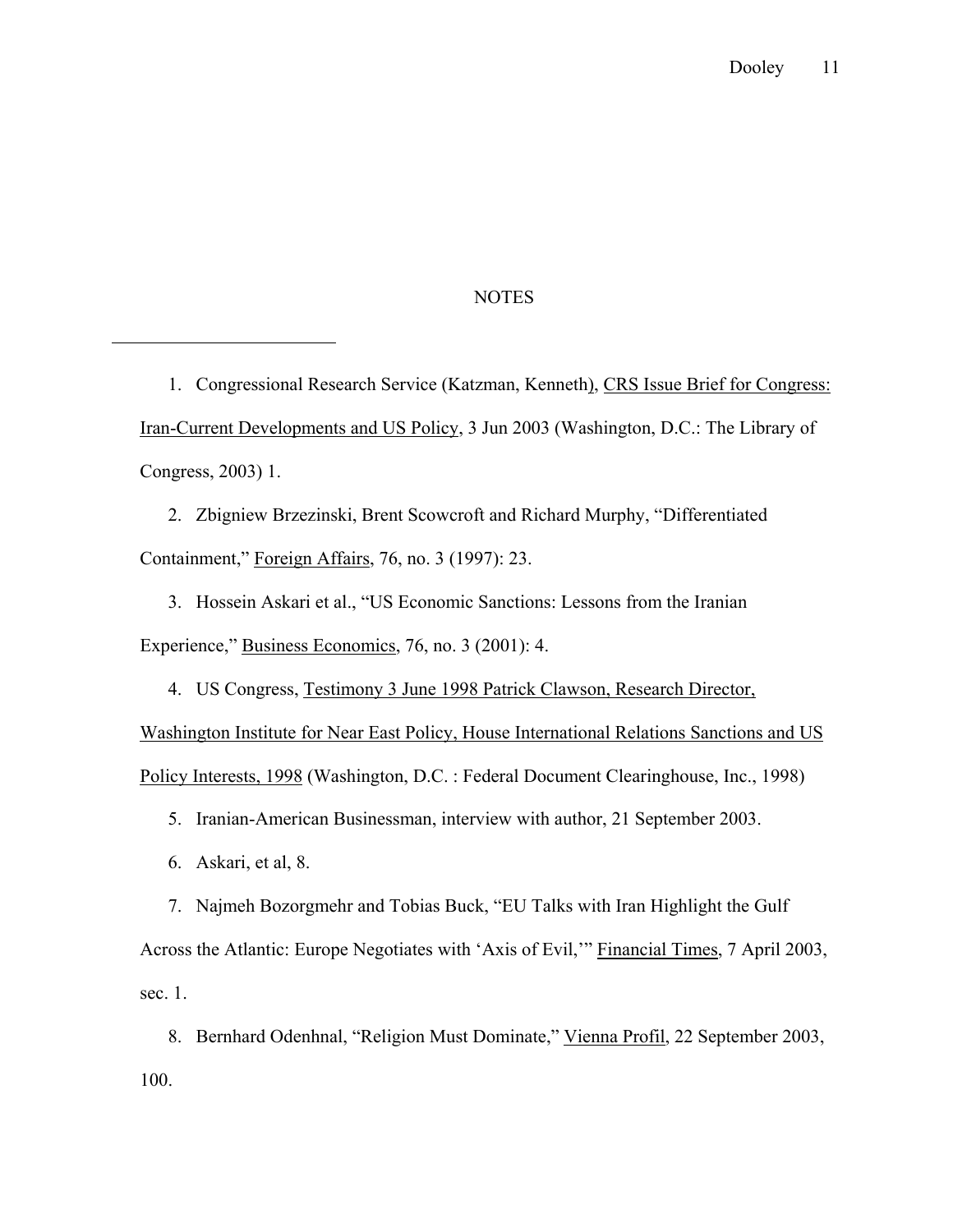9. Congressional Research Service, 7.

 $\overline{a}$ 

10. "Poll on US Ties Rocks Iran," BBC NEWS World Edition, 2 October 2002,

<http://news.bbc.co.uk/2/hi/middle\_east/2294509.stm> (1 October 2003)

11. "Iran's Ex-Leader Makes Overtures to US," ABC News.com, 12 April 2003, <http://abcnews.go.com/wire/World/ap20030412\_1029.html> (1 Oct 2003)

12. Kenneth Williams, "US, Iran Secretly Talking in Geneva," NewsMax.com, 12 May 2003, <http://www.newsmax.com/archives/articles/2003/5/12/105720.shtml> (2 October 2003)

13. "Country Profile: Iran," BBC NEWS UK Edition, 15 September 2003,

<http://news.bbc.co.uk/1/hi/world/middle\_east/country\_profiles/790877.stm> (19 Sept 2003)

14. "Iran: Economic Challenges Threaten Stability," Oxford Analytica, 6 June 2003, <http://www.oxresearch.oxweb.com/daily\_brief.asp?NewsItemID=92059&StoryDate=Jun62 003>, (29 September 2003.

15. "Iran: Economic Challenges Threaten Stability," 2.

16. Iranian-American Businessman

17. "Country Profile: Iran"

18. Congressional Research Service, 1.

19. "Iran Nobel Winner Gets Hero's Welcome," BBC News World Edition, 14 October 2003, <http://news.bbc.co.uk/2/hi/middle\_east/319024.stm> (16 October 2003)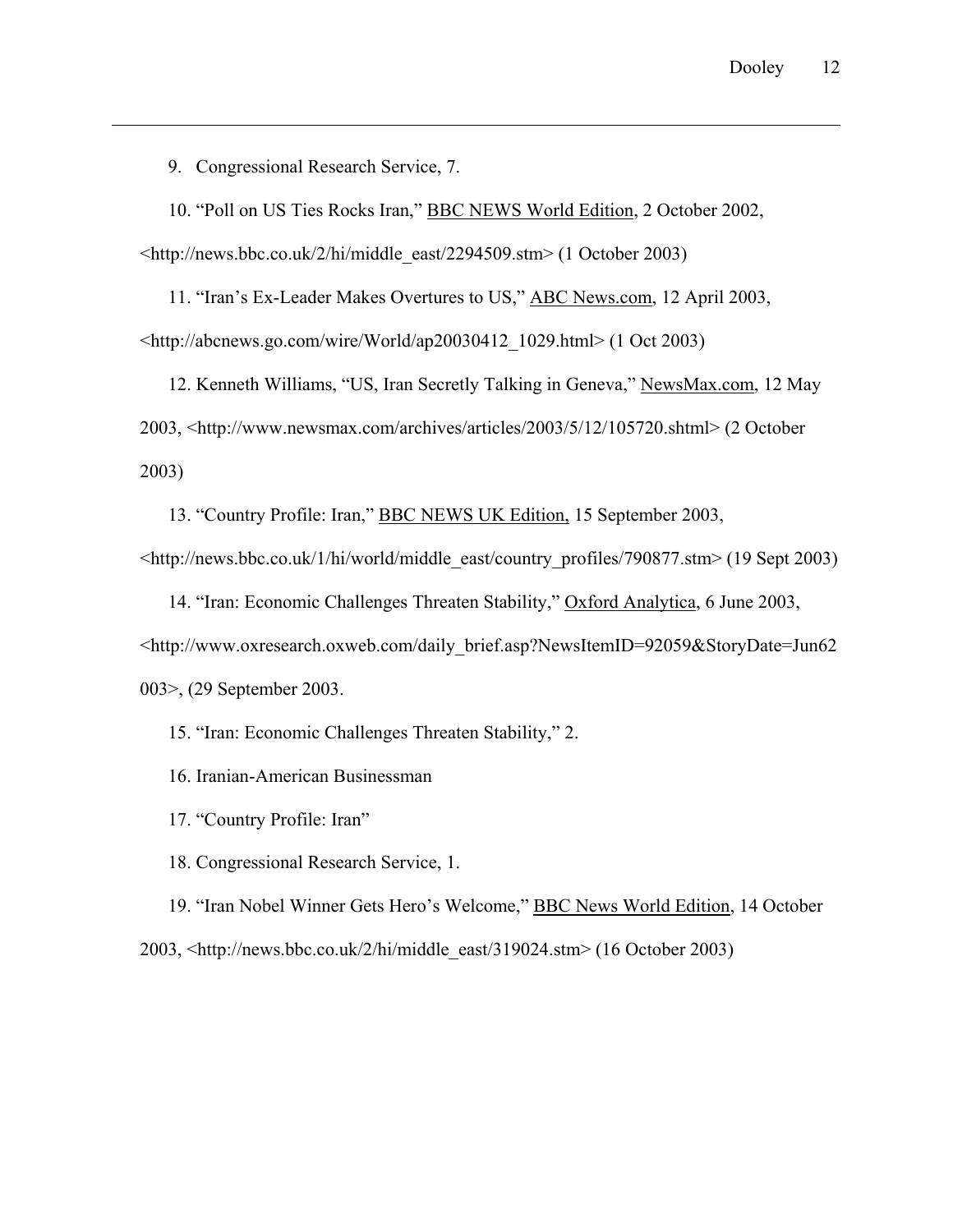#### REFERENCES

- Askari, Hossein et al. "US Economic Sanctions: Lessons from the Iranian Experience." Business Economics, 76, no. 3 (2001): 7-28.
- Blinken, Anthony. "Winning the War of Ideas." The Washington Quarterly, 25, no 2., 101-114.

Bozorgmehr, Najmeh and Buck, Tobias. "EU Talks with Iran Highlight the Gulf Across the

Atlantic: Europe Negotiates with 'Axis of Evil.'" Financial Times, 7 April 2003, sec. 1.

Brzezinski, Zbigniew, Murphy, Richard and Scowcroft, Brent. "Differentiated Containment," Foreign Affairs, 76, no. 3 (1997): 20-30.

- Congressional Research Service (Katzman, Kenneth). CRS Issue Brief for Congress: Iran-Current Developments and US Policy, 3 Jun 2003. Washington, D.C.: The Library of Congress, 2003.
- "Country Guide: Iran." AME Info, September 2003.

 $\langle \text{http://www.ameinfo.com/iran demographies/} \rangle$  (19 September 2003)

"Country Profile: Iran." BBC NEWS UK Edition. 15 September 2003.

<http://news.bbc.co.uk/1/hi/world/middle\_east/country\_profiles/790877.stm> (19 Sept 2003).

Crocker, Ryan. Interview with author. 24 September 2003.

"Friday Prayer Leader Calls for Withdrawal from NPT." Islamic Republic News Agency, 20 September 2003,  $\langle$  www.irna.ir  $>$  (20 September 2003)

Friedman, Thomas. "Long Spoon Diplomacy." New York Times, 9 October 2003, sec. A.

Fuller, Grahm. "US-Iran Relations: A Roadmap for Normalization." The Atlantic Council of the United States Bulletin, 9, no. 3 (19 March 1998): 1-8.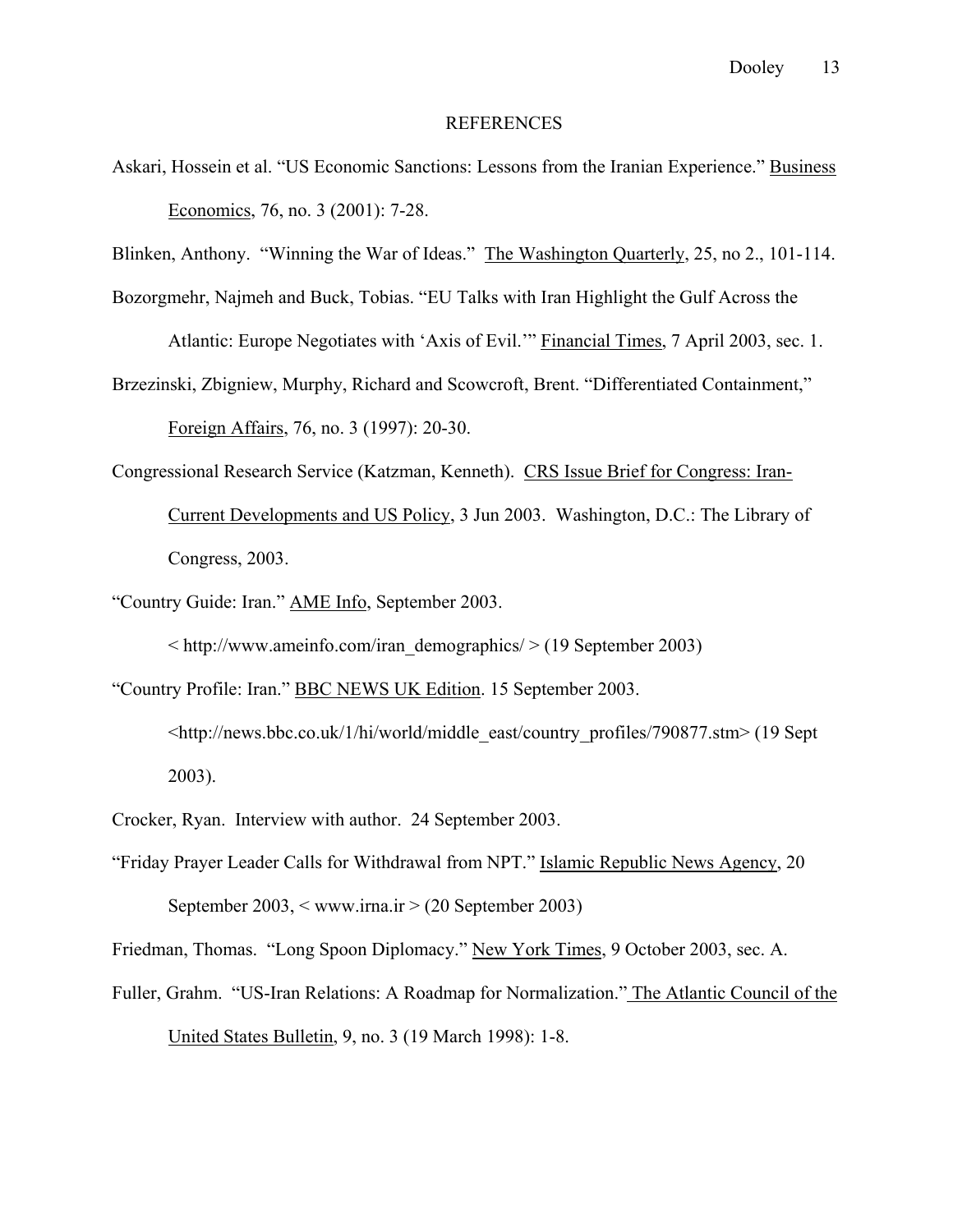Haass, Richard and O'Sullivan, Meghan. "Engaging Problem Countries." Brookings Policy Brief, no. 61 (June 2000).

- Hayashi, Hiromi. "Congressional Committee Blasts Iran." The National Iranian American Council, 27 February 2003. < http://www.niacouncil.org/pressreleases/press063.asp > (19 September 2003)
- "Iran: Economic Challenges Threaten Stability." Oxford Analytica. 6 June 2003. <http://www.oxresearch.oxweb.com/daily\_brief.asp?NewsItemID=92059&StoryDate=Ju n62003.stm> (29 September 2003).
- "Iran: More Defendants Identified in Polling-Institute Trial." Financial Times Information, 6 Jan 2003, Global News Wire.
- "Iran Nobel Winner Gets Hero's Welcome." BBC News World Edition. 14 October 2003. <http://news.bbc.co.uk/2/hi/middle\_east/319024.stm> (16 October 2003).
- "Iran: Vested Interests Stand in Way of Economic Reform." Oxford Analytica. 18 July 2002. http://www.oxresearch.oxweb.com/daily\_brief.asp?NewsItemID=84706&StoryDate=jul1 82002.stm (29 September 2003).
- "Iran's Ex-Leader Makes Overtures to US." ABC News.com. 12 April 2003. <hppt://abcnews.go.com/wire/World/ap20030412\_1029.html> (1 Oct 2003)

Iranian-American Businessman, interview with author, 21 September 2003.

- Iranian Poll: Most Tehranis distrust US Government." Foreign Business Information Service from the Islamic Republic News Agency, 14 April 2003.
- "News in Brief." Petroleum Economist, 70, no. 1 (January 2003), 45-46.

Odenhnal, Bernhard. "Religion Must Dominate." Vienna Profil, 22 September 2003, 100.